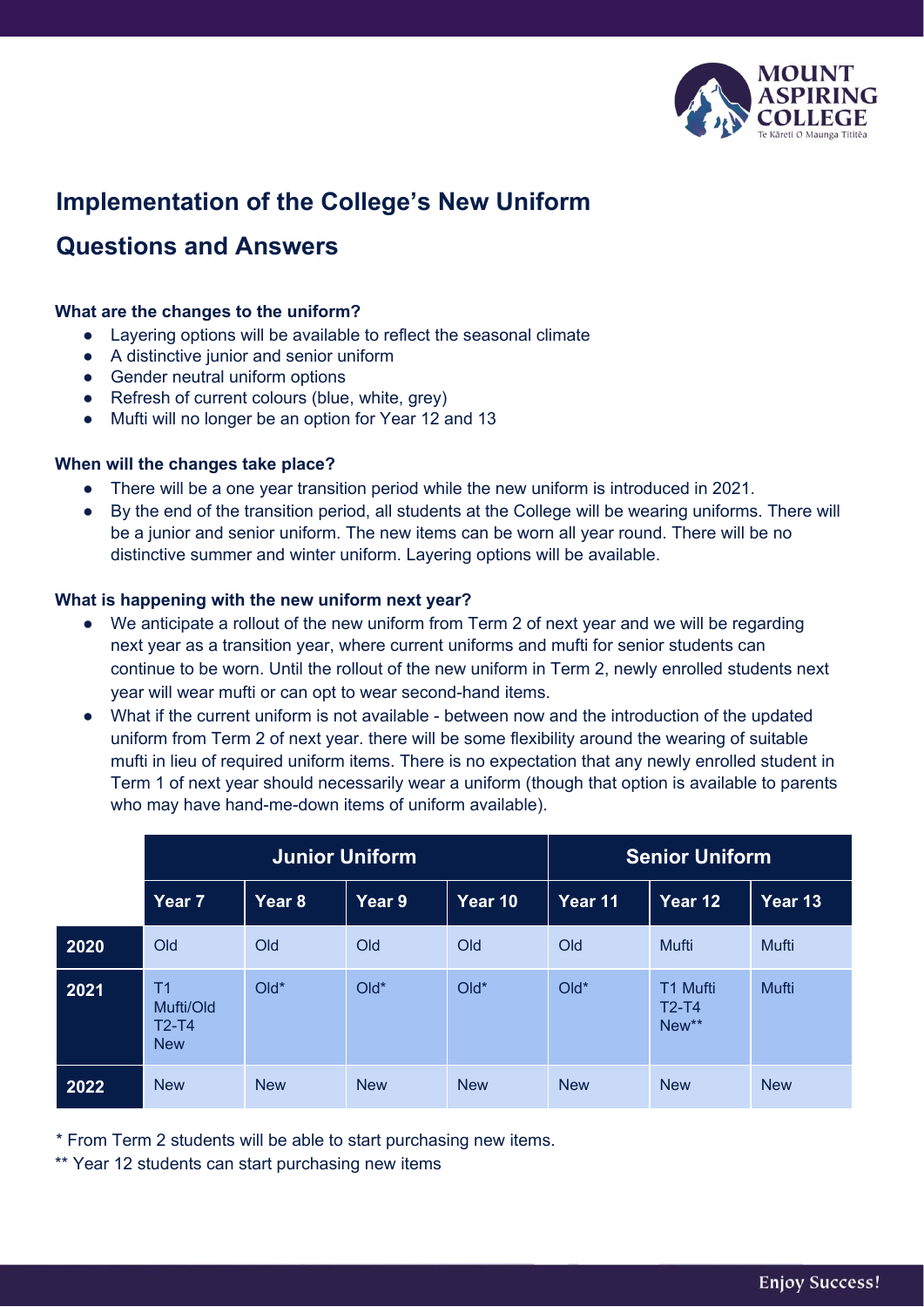

# **Email 30 th October update:**

Uniform for Years 12 and 13 students - the board will consider further the uniform options to replace the mufti currently worn by Years 12 and 13 students and will consult further with both students and parents/caregivers. It's anticipated that an updated uniform option will be available to these senior students from Term 2 of 2021. Year 12 students will be expected to wear the updated uniform from Term 2 of next year and Year 13 students will have the option of wearing the updated uniform or mufti.

### **Where to buy the new uniform**

The updated uniform will be available through an onsite retail option (The U Shop) at the College and through an online click and collect delivery webshop option. Details will be advised in Term 1 of next year.

# **How much is the new uniform going to cost?**

• Prices will be confirmed in the new year.

# **Is there financial assistance for parents/caregivers?**

- Yes, a financial assistance fund is being established to provide assistance to those in genuine need.
- Details on who can apply, and when, will be made available early in Term 1 2021.

# **A student in Year 8-11 has outgrown their old uniform. What can they do?**

- Try to make the uniform last for another term.
- Find second-hand items within the school community.
- There is a limited range of sizes of existing stock available to purchase at discounted prices from the uniform shop at the "old" swimming pool site, open Thursdays 3-4pm.

#### **What if the current uniform is not available**

• Between now and the introduction of the updated uniform from Term 2 of next year. there will be some flexibility around the wearing of suitable mufti in lieu of required uniform items. There is no expectation that any newly enrolled student in Term 1 of next year should necessarily wear a uniform (though that option is available to parents who may have hand-me-down items of uniform available).

#### **Will there be skirts available for the juniors?**

- There will now be a skirt option added to the junior uniform range.
- Skirts, shorts and trousers will be options for both juniors and seniors.

#### **Are there going to be any sun hats?**

- Yes, a bucket hat will be available to purchase.
- Hats should be worn when out doing Physical Education and Outdoor Pursuits, particularly during the warmer months.
- Further consultation will occur on whether caps will become part of the school uniform.
- Senior students are on duty during break times making sunscreen available to students.